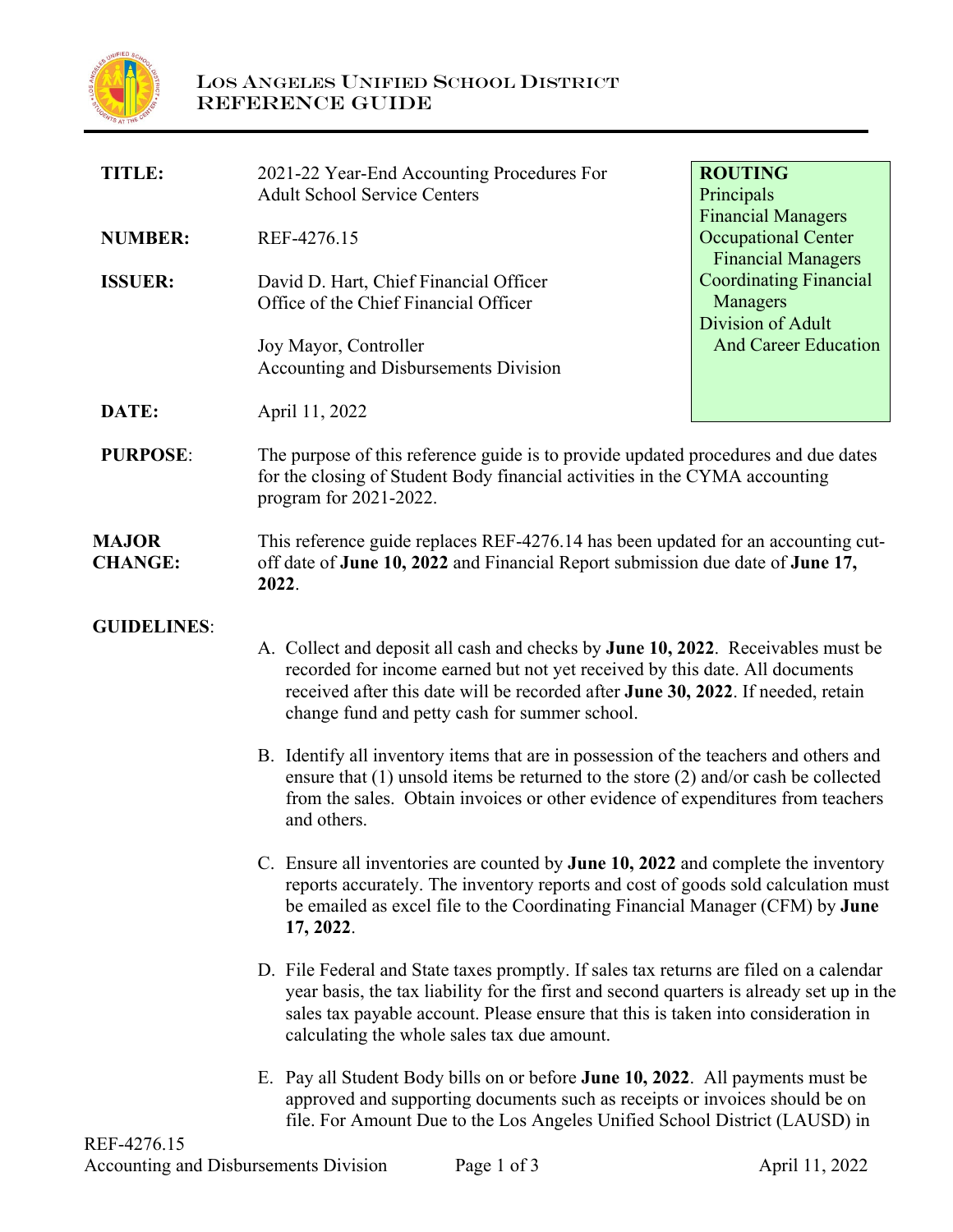

## LOS ANGELES UNIFIED SCHOOL DISTRICT REFERENCE GUIDE

the Clearing Account (GL Account #211000 series), mail the check along with the complete CRU Remittance Form to the following address using regular *U.S. Postal Service:*

Treasury and Other Accounting Services Branch Cash Receipts Unit 333 South Beaudry Ave., 26<sup>th</sup> Floor Los Angeles, Ca 90017

- F. Prepare year-end adjusting entries to include all current school year transactions. Set up receivables and payables where applicable. Review and distribute income recorded in the holding (clearing) accounts to the appropriate student activity accounts.
- G. Continue to use the "CYMA Accounting Fiscal Year End Procedures".
- H. E-mail the following reports and worksheets in Excel format (as attachments) to your CFM Manager by **June 17, 2022**:
	- 1. CYMA Reports for the period July 1, 2021 through June 30, 2022:
		- a. Balance Sheet Detail
		- b. Year-to-Date Trial Balance
		- c. Consolidated Profit & Loss Statement
		- d. Profit & Loss Statement by Department
		- e. Profit & Loss Statement by Activity
	- 2. Other Reports:
		- a. Bank and Imprest Fund reconciliations of all accounts for April and May. Attach a copy of the entire bank statement for April and May. **The June reconciliation must be emailed to your CFM on or before July 26, 2022.**
	- 3. Worksheets (in Excel file):
		- a. List of investments (including interest rates, terms of investment and copy of latest bank/investment statements)
		- b. Summary of inventories (and detailed inventories see item C) (including inventories of Board of Education materials purchased for resale (ROC) if applicable
		- c. List of receivables (advertising shops, insurance claims, etc.); itemize each payer and show year of origin
		- d. List of assets-prepaid and deposit
		- e. List of payables
		- f. List of other liabilities due to students